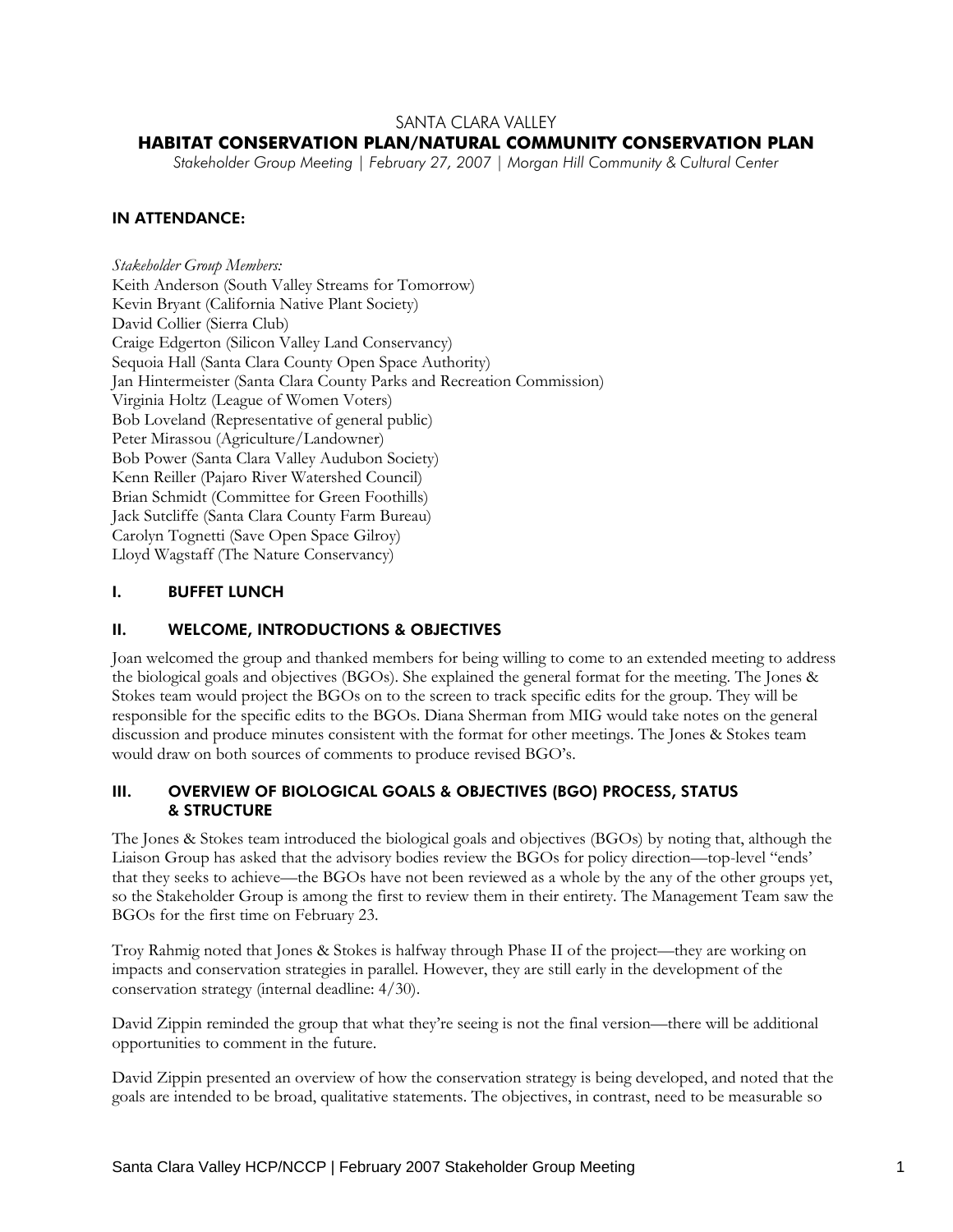we can tell if the plan is effective. Finally, the actions represent activities on the ground. The conservation strategy combines all three levels. Eventually, there will also be landscape-level goals and objectives.

The organization of the BGOs is hierarchical: landscape-level, natural community-level, and finally specieslevel. Objectives and actions are also linked to monitoring—the plan will use a form of adaptive management.

#### *Process for developing BGOs*

To develop the BGOs, Jones & Stokes conducted a series of workshops that included local partner staff and biologists, wildlife agency staff including species experts, outside species experts, and consultants. Stakeholder Group member Kevin Bryant participated in the workshop that addressed many of the plant species. There were also follow-up conference calls to discuss revisions and new information.

David Zippin noted that some BGOs are still very much drafts. The landscape-level BGOs were just developed last week, so they will not be discussed until next time.

#### *Goals for the stakeholder BGO review*

- 1) Provide an overview of process to date;
- 2) Get familiar with the format and level of detail to be expected in the goals, objectives, and actions so that comments are focused;
- 3) Discuss comments and questions on draft goals and objectives;
- 4) Ensure that goals and objectives are on target conceptually;
- 5) Make a list of conservation actions that need to be addressed or better defined in the next draft;
- 6) Get through all five tables; and
- 7) Plan next steps.

#### *Comments on the process*

Keith noted that the elected bodies will see the BGOs in September/October, but wondered whether the group will have seen an analysis of impacts by then. Jones & Stokes responded that yes, that's the expectation. The impacts analysis is a little behind on the schedule, but it's moving forward. Keith expressed concerned that the group doesn't have a clear idea of impacts yet, and this may change what the plan needs to do. David Zippin reminded him that the plan's charge is to contribute to recovery, which isn't necessarily directly related to mitigation. While the group may need to revisit the BGOs to ensure that they're mitigating for everything needed, the types of impact are already generally determined.

A group member wondered whether, in the final adopted plan, there would be a final alternative, or an array of alternatives to choose from. Jones & Stokes responded that there will be one recommended strategy that will be developed after review of alternative strategies.

The group wanted to know if this meant that there would be an identified preferred alternative by the fall, when the elected bodies will review the plan. Yes and no—the group will send a recommendation by then, but the elected bodies ultimately get to decide which alternative to use.

Virginia wondered about the construction of the reserve system. David Zippin noted that we want to come up with a reserve system that efficiently satisfies all our goals and objectives. We need to optimize our solution to meet all the goals and objectives—lowest cost, fewest number of acres, etc.

David Collier asked if the group could really review the landscape-level BGOs last—they seem necessary to review the others. David Zippin responded that that was the order in which the BGOs had been developed, since it's hard to think at the landscape level—it's easier to know what else is going on first. We can revisit these if needed, though, after reviewing the landscape-level BGOs.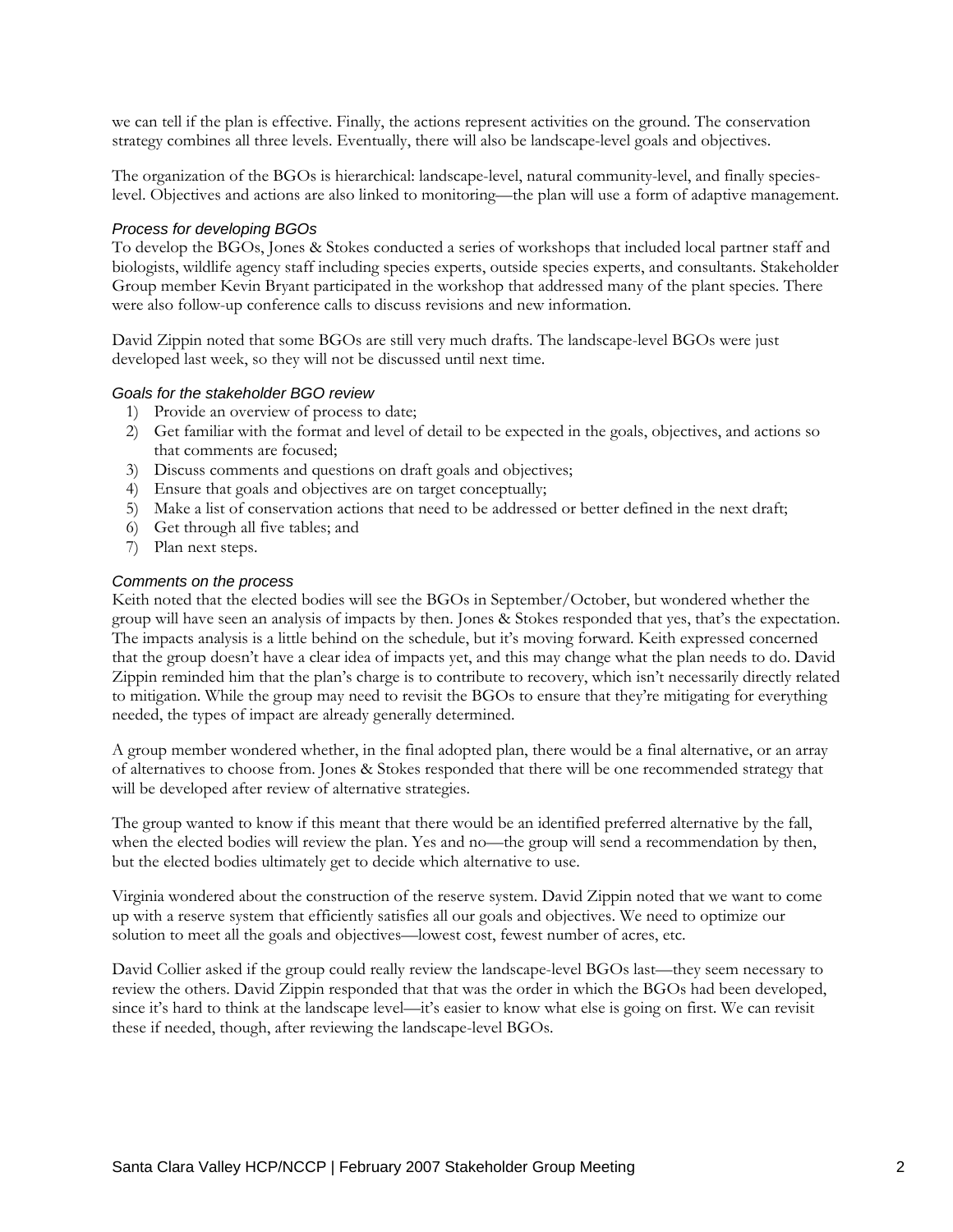# IV. DISCUSS BGOS

### *Grassland and Serpentine BGOs (Table 3)*

Lloyd observed that there's a difference between 6,000 one-acre plots and one 6,000 acre plot….fragmentation is an issue. David Zippin replied that there are conservation principles, which outline key tenets of conservation biology that apply to design and acquisition of system, including concentrating land when possible.

Keith asked for clarification of whether "enhance" means improve—it does.

Craige wondered about references to native biodiversity—does this refer to any, whether it's covered or not? Yes. This might even include lands that protect native biodiversity but don't include any covered species. For instance, for Ponderosa Pines, we may have a goal to protect this natural community to meet NCCP requirements, even though it doesn't cover any of our species. One goal of the workshop process was to put together a biological wish list and determine how much it will cost….we may need to scale back.

Members wondered if there might be examples of where this might happen at a future meeting.

Ann Draper noted that this is a very early draft and it's the first review for everyone, include partner agencies so it may not be completely reviewed yet.

David Collier asked if connectivity was an important goal to have for grassland communities, and if so, if this would need to be stated. He noted that his question would likely apply to all of the categories. David Zippin. replied that, while connectivity is important, it does not need to be explicitly stated, as it applies to all the natural communities. We should only mention it at the landscape level, since there's a whole set of objectives at the landscape level that deal with this.

One member asked, if it's important to have management in perpetuity for this community, whether we should state that goal at the community level or the landscape level. David Zippin responded that this might be a policy-level decision, so it would not even be at the landscape level. You don't want temporary conservation for permanent impact, however, so it would be an important element of the policy goals.

Jack asked how many acres of serpentine grassland existed; it would be good to have a sheet on it. David Zippin noted that the model will change as we consider other habitat models, etc., but roughly 15-20 percent is already protected, and the target percentage is about the same.

One member asked about the difference between objectives 4.1 and 10.1. Objective 4.1 mirrors objective 10.1, but is different because there is more grassland in the study area than is suitable for checkerspot butterfly. Serpentine has prevented some invasion of the exotics—there's a lot of value in that resource. The soil type is very rare to begin with, so it may have either grassland or chaparral on it.

Craige asked about the definitional difference between enhance and restore. David Zippin replied that the definitions are in Chapter Three and the glossary. Restore means reestablish a community where it's absent or severely degraded (*e.g.,* a barren stream corridor that historically had cottonwoods, etc.—you can replant these and irrigate them to get them started to help restore the community). Enhance means you're better managing an area to enhance various parameters. Craige asked why you wouldn't just use restore exclusively. Restoration is more expensive. For serpentine grassland, the only option may be enhancement, for instance you can't create soil or plant plants. There's also a third category—creation (*e.g.,* ponds—you might establish a pond where it didn't exist before. Maybe it doesn't matter that it wasn't there historically). We may need to mention these gradients at the species level.

Sequoia noted that we may want to talk about grazing at this point—*e.g.,* livestock or elk.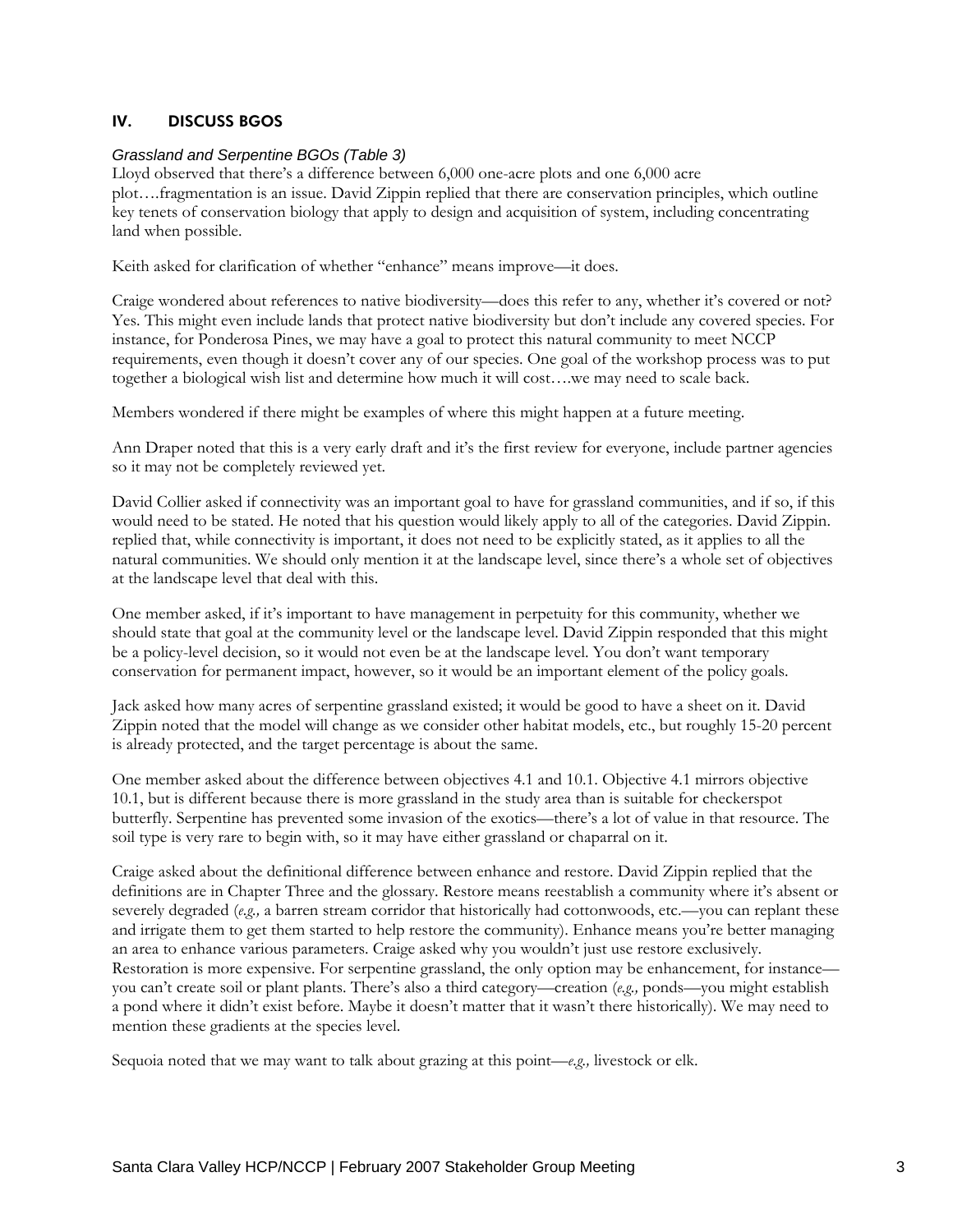David Zippin also noted that there is some flexibility within the BGOs. For instance, if there were a willing landowner and the land happened to have stands of trees, we might prioritize this over other properties without willing sellers.

Can we make some of these objectives more measurable/numeric as we get more info? Yes, definitely. We can also add ranges if we don't have enough information to be specific.

Jan asked if we must stop at the reserve boundaries. No.

There will be a chapter that outlines what the conditions for covered activities will be—for instance, we may ask some agencies to do specific things to minimize their impacts. As far as educational campaigns, some species might benefit from focused outreach to private landowners (*e.g.,* kit fox—limited occurrence within study area, but we might educate landowners who are interested and willing to manage their land differently to protect kit fox). Are there other actions like this that we can take? David Zippin would like any feedback or thoughts on this.

Craige asked whether non-covered species (American badger, elk, etc.) would be noted specifically if they are affected by an action. No, unless they are a management tool (*e.g.,* livestock). However, while objectives and actions won't mention specific species that aren't covered, the text that accompanies may discuss the implications of some conservation actions/objectives for other non-covered species.

David Zippin noted again that we just have the bones right now—it's not fleshed out yet. The text will fill many of the gaps that are being identified.

The group noted that Grass 6 and 7 should mention levies and dams in addition to stock ponds. David Zippin noted that the actions refer to specific outcomes—but it needs to be clear what they cover and what they don't so that it's not left to interpretation. Right now, though, they just apply to lands within the reserve system. Ann noted that protected structures like dams and levies might eventually be within the reserve system.

Justin asked whether there were situations where a non-native species like wild hogs would need to be eliminated to protect other species or habitat. Yes—bullfrogs, hogs, and predatory fish might be in this category. It depends on how pervasive they are—this may be addressed at the landscape level.

Goal 11 relies on a different model. This goal protects populations instead of habitats. In some cases, this includes population creation/establishment to adequately protect the species. This doesn't apply to all plants, however.

David Zippin noted that they were moving away from the term "experimentally" to rely more on things that have been tested.

Ken Schreiber noted that there are some options to take additional comments on this section. We could schedule another meeting like this, identify sub-committees to work on specific areas, and add some additional meetings. The group will discuss and decide upon a plan of action at the end of this meeting.

### *"Valley-Floor" Species BGOs (Table 4)*

Ann noted that public safety is key and should be kept in mind (*e.g.,* ground squirrels and levees). For the golden eagle, the best we can do may be to maintain the current population.

Virginia asked about the use of rodenticides. Troy responded that it eliminates ground squirrels, which affects all other species that rely on ground squirrels. Also, the effect can move up the ecosystem- squirrels pass poison onto golden eagle or other birds of prey. David Zippin noted that, historically, rodenticides were used to eliminate squirrels because it was thought that their burrows injured cattle. One simple technique is to stop using these chemicals. In limited instances, squirrels may damage structures and rodenticide is necessary.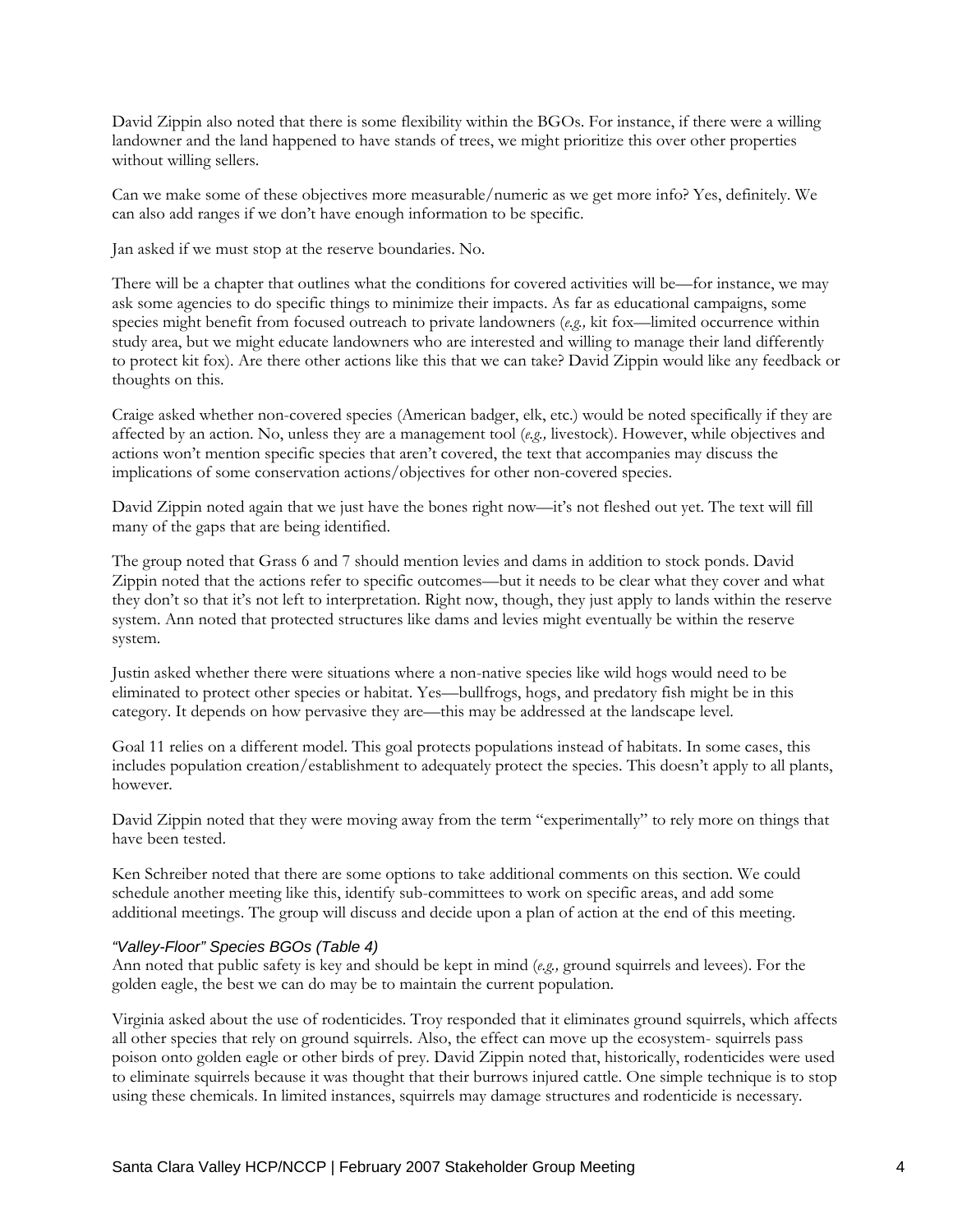Craige brought up the slope percent discussion regarding the burrowing owl. Are we just looking below the five percent slope line? Where does that come in? Troy noted that five percent is a placeholder right now. These sites might be ranked higher than a site at a lower elevation though. Platforms, for instance, are a strategy that owls love. Craige noted that there are documented instances of owls in many places above five percent.

Carolyn asked if there were placeholders for breeding sites. Yes, these will be filled in as this information crystallizes. Do we know where the existing habitat is? Is it all private property/airport? No, some of it is in reserve areas.

Keith noted that 17.1 refers to the valley floor and seems to exclude areas like Castro Valley Ranch that are documented to include the burrowing owl. Are we intentionally excluding these areas? No, so maybe we should broaden the objective.

Carolyn observed that throughout the BGOs it says "protect" in the objective and "acquire" in the acreage, so is this a typo? Yes, it will be made consistent.

David Collier wondered, if land is acquired to satisfy two objectives, whether it will get counted towards both. If one land satisfies two objectives, we should be sure objectives don't conflict. How will we do that? We will review the BGOs for conflicts and inconsistencies.

## *Streams and Riparian BGOs (Table 1)/Pond and Wetland BGOs (Table 2)*

It's important to know the cost for restoration or creation—how much will it cost to maintain? What will be the impact on the water source? Some objectives are related to recovery, so we want to pursue a minimum amount of restoration regardless. We want to be able to provide a net benefit for the species that occur within them.

East Contra Costa used a similar wetland strategy with their plan, and it seemed to work well—the BGOs clearly separate mitigation from contributions to recovery. We're uncertain about the level of wetland impact. In addition, we might scale the conservation to impacts because we might want to connect this to fees, etc.

David Collier asked if there is a minimum level of connectivity that's needed to meet biological goals. Maybe restore is better than enhance to ensure this. David Zippin responded that the best we can do might be to ensure physical connectivity since we may not have enough information on how much connectivity is needed for the survival of the species (*e.g.,* Bay checkerspot may move around and colonize different habitat patches).

There was a question about how much land you need to maintain connectivity. This really varies by species (*e.g.,* mountain lions—you have low numbers of animals and must maintain connectivity). For other species, we have no idea if they need connectivity or not.

Keith noted that for ponds and wetlands, two species of concern with respect to connectivity are turtle and frog. If the actions are contained to the reserve system, what about the impact outside of the reserve system?

David Zippin noted that the reserve system with respect to streams may mean lands owned already by the Water District or County Parks, so there may be some control over this. This may involve management changes, etc., to these lands. Restoration or creation of habitat requires guarantees that habitat will be maintained in perpetuity.

David Zippin observed that easements may be problematic since it's difficult to generate a lot of revenue from ranching practices, etc. –but it's important to stay flexible, and to convey that the HCP reserve system isn't a land grab.

Lloyd asked, on 8.4/pond 17, how we would deal with impact outside of the preserve. David Zippin replied that Alameda County has a program that leverages Farm Bill funding for preservation through voluntary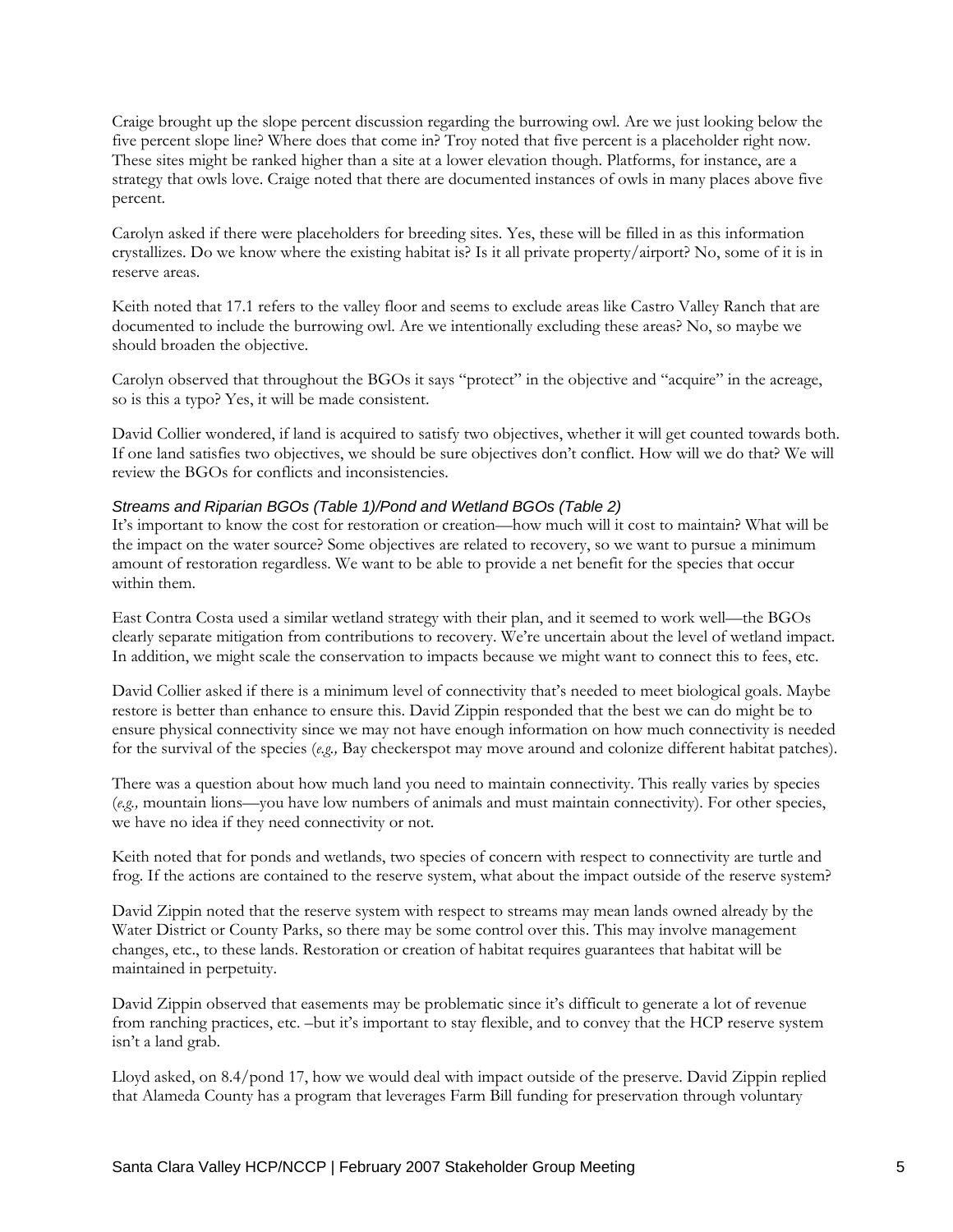cooperation, but this may not be the best thing since it's voluntary. This should be viewed just as augmentation, not as the crux of the protection.

David Collier asked, when we say we're protecting a stream, how far out do we mean. We should also be talking about protecting corridors. David Zippin replied that he was not sure, but probably the protection extends to the high water mark. Brian wondered how this would be defined. David Zippin noted that the ordinary high water mark is defined. There needs to be a better definition that clarifies this, however.

Goal 9 only talks about establishing habitat—would you transfer the species in to help establish a population? Troy responded that this is also a concern because you can protect habitat forever and never have the birds show up—does this constitute a failure?

Sequoia noted that issues like sediment in ponds need to be accounted for in the maintenance plan.

Kenn Reiller wondered if there should there be additional guidance on these goals.

David Collier wondered if we should define what the minimum is to preserve the goals, so we know when the plan isn't working—in addition to setting goals to achieve if funding is as we think it will be, and goals for what might happen if a windfall of funding comes in. One reason the funds/reality gap is created is because models for cost aren't accurate—we will work to prevent this!

David Zippin observed that we should also acknowledge that the plan is a magnet for additional funding, so we may want to facilitate that—and maybe it will include lands in adjacent counties/cities, etc. , that the plan won't cover.

The group observed that Objective 6.7 seems to be mitigation for an impact. Residential construction is a covered activity—this will create sediment that will need to be mitigated. Brian didn't think the C3 provisions that exist are sufficiently strong.

Virginia wondered about terminology that's not clearly defined and/or unfamiliar—we should add these to the glossary. It's also important to define words so that future readers will know what this document means.

Under Stream 7, beneficial sediments get swept out with other sediments because water flow upstream isn't generating these naturally. How should we deal with this? Nancy has a document on natural stream design and function that she will leave extra copies for those interested. A properly designed stream will take care of itself. Some small streams have tributaries that are contributing sediment.

Members noted that there is a clear differentiation between northern and southern watersheds in the county. In the Llagas watershed, it rains less so there is less water; Llagas Creek is much more degraded. More work is needed to restore this system than to enhance Uvas Creek. Also, there isn't a lot of ability to do protection in some areas because of jurisdictional limitations (*e.g*., Pescadero Creek). North County and South County are at different stages in the process.

Members wondered why the Pajaro River wasn't included in this section. The Pajaro itself does not provide breeding habitat—just passage. That's why it's not on the list. It's warm slow water so it's not suitable for rearing and limited for spawning. (Members did note that data on spawning are 30+ years old.) The dams and reservoirs are also constraints throughout the county because smolts can't get out, so you have to address population on either side of the dam.

Ann wondered if there were data or discussions on southern watersheds and how to avoid impact there. David Zippin replied that they are working out a methodology to see how much rural development might occur in the county. Castro Valley Ranch may be a test case or pilot to see how this applies.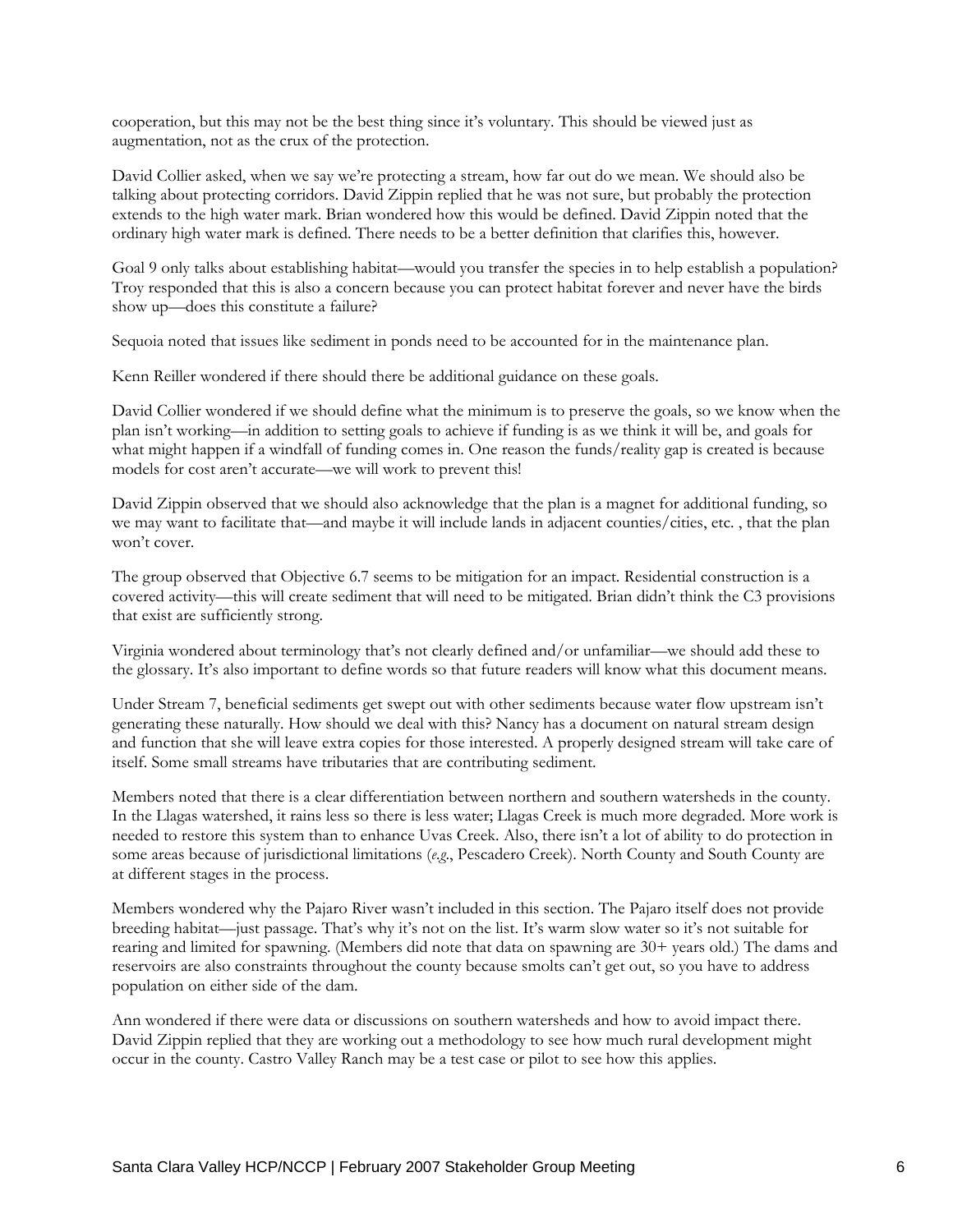David Collier asked for clarification of what stream acquisition is. California water is owned collectively, but access/land under can be owned privately. This depends on the stream.

Lloyd asked about plans that are happening simultaneously. These efforts are briefly open and will close before the HCP/NCCP is done. The Water District and others need to pay attention to what's in the HCP/NCCP as they craft their plans.

## *Non-Serpentine Plant BGOs (Table 5)*

What does Land 2 mean? Santa Cruz Parks and Rec would know whether this program was successful or not. David Collier asked what functional adds to Goal 1. We're trying to get not just at the community but at the processes the community supports. There is a lot of good information from SFEI's Coyote Stream Historic Ecology Study and other indications of what landscape might have looked like in the past.

What about objective 3.2—is this on private land? If so, then other natural elements like chaparral that might burn need to be addressed. This objective could also work on things like not using wood pickets, but perhaps steel posts, etc. In addition, there is the question of whether to bring back natural fire areas.

Brian asked whether seed storage (for native plants) make sense. David Zippin replied that it probably does not for the County—it makes more sense for the feds or state to do this. The agency needs to be certified for long-term seed storage.

David Zippin asked whether the group wanted to limit importing into the study area for species with little or no population right now. David Collier asked for clarification on how are we using the term population. David Zippin replied that it will have to be defined in implementation. Operationally, it has to be defined in a customized way.

### *Measuring success*

How will we measure success? David Zippin suggested the following question: did we protect the population as we defined it? David Collier felt that the objectives are not measurable because there is no population definition. David Zippin assured him that they will be measurable when the data are all in and the plan is complete.

Who makes decisions regarding measurement? Probably a senior scientist—not all of this will be part of HCP. The HCP gives guidelines and defines a process to get there, but to finish there will need to be a program of adaptive management that will react to conditions, etc. We want to be able to define this in a biological sense later.

# IV. NEXT STEPS, NEXT MEETING & CLOSING REMARKS

David Zippin asked if the general process had been helpful.

Lloyd noted that the Nature Conservancy likes to work at this scale—for example, how do you get connectivity? Nature Conservancy scientists were pretty impressed with the objectives drafted to date.

Virginia observed that it was good to have so many details.

Craige added that this process seems to forestall future problems of not having information in appropriate place—it's not guesswork and there is no hidden agenda. That's extremely valuable! Communication is also really valuable.

David Collier noted that he was pleased with the direction and thoroughness of what's happening. Sequoia was also impressed with the depth of workshops—in the past, he's often seen processes where there is little or no hard data.